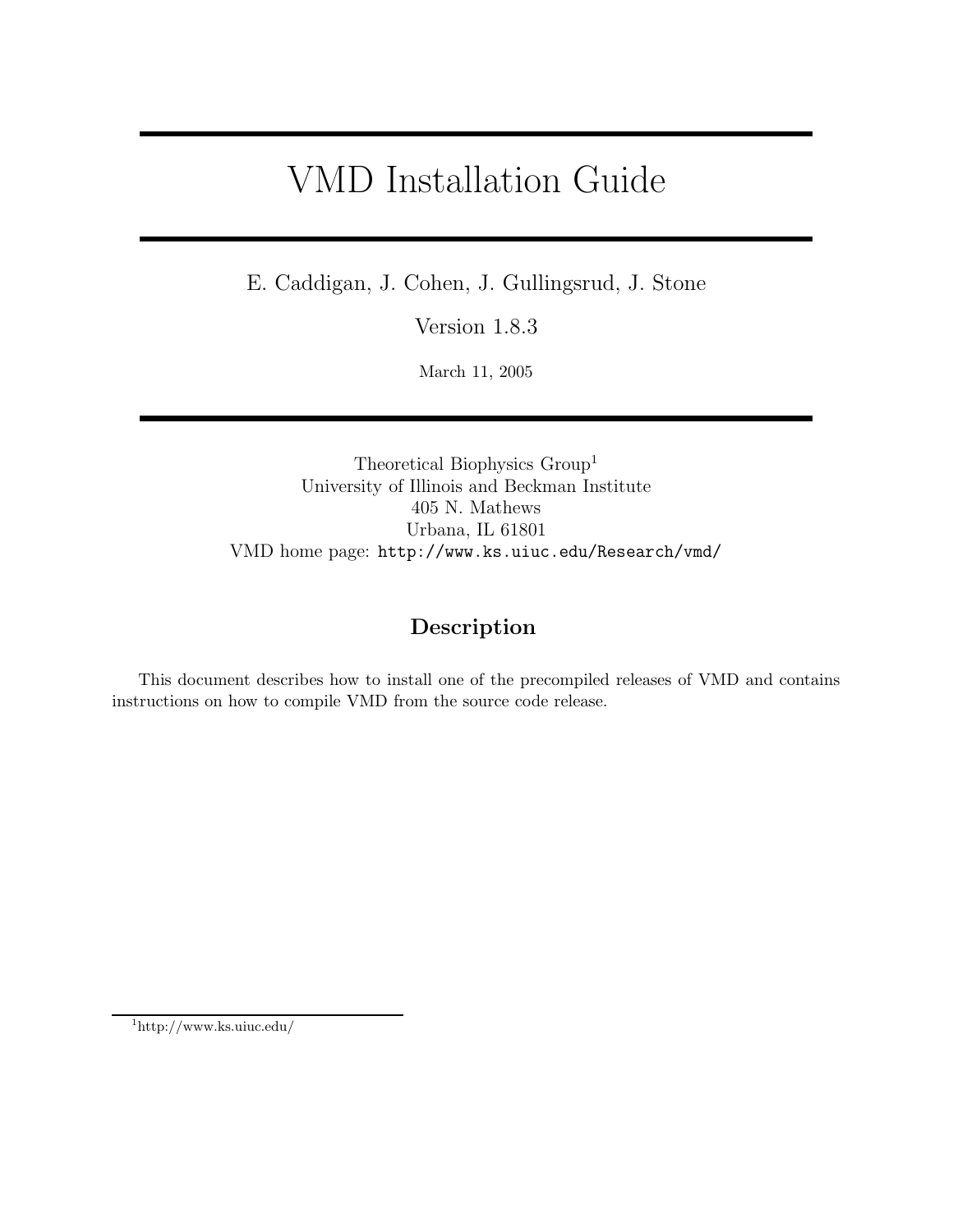## **1 Registering VMD**

VMD is made available free of charge for all interested end-users of the software (but please see the Copyright and Disclaimer notices). Please check the current VMD license agreement for details. Registration is part of our software download procedure. Once you've filled out the forms on the VMD download area and have read and agreed to the license, you are finished with the registration process.

# **2 Citation Reference**

The authors request that any published work or images created using VMD include the following reference:

Humphrey, W., Dalke, A. and Schulten, K., "VMD - Visual Molecular Dynamics" *J. Molec. Graphics* **1996**, *14.1*, 33-38.

VMD has been developed by the Theoretical Biophysics group at the University of Illinois and the Beckman Institute. This work is supported by grants from the National Institutes of Health (grant number PHS 5 P41 RR05969-04), the National Science Foundation (grant number BIR-9423827 EQ), and the Roy J. Carver Charitable Trust.

# **3 Acknowledgments**

The authors would particularly like to thank those individuals who have contributed suggestions and improvements, particularly those contributing new features. Special thanks go to Andrew Dalke, Alexander Balaeff, Ilya Balabin, Eamon Caddigan, Jordi Cohen, Markus Dittrich, Todd Furlong, Paul Grayson, Justin Gullingsrud, Barry Isralewitz, Sergei Izrailev, Axel Kohlmeyer, Jan Saam, Charles Schwieters, and John Stone. The entire VMD user community now benefits from your suggestions and contributions.

The authors would like to thank the members of the Theoretical Biophysics group, past and present, who have helped tremendously in making suggestions, pushing for new features, and trying out bug-ridden code. Thanks go to Michael Bach, Ilya Balabin, Alexander Balaeff, Daniel Barsky, Tom Bishop, Robert Brunner, Jordi Cohen, Mu Gao, Paul Grayson, Ivo Hofacker, Xiche Hu, Tim Isgro, Barry Isralewitz, Dorina Kosztin, Ilya Logunov, Jim Phillips, Ari Shinozaki, Svilen Tzonev, Kirby Vandivort, Willy Wriggers, Dong Xu, and Feng Zhou. Thanks also to all of you who have tried out the program.

Many external libraries and packages are used in VMD, and the program would not be as capable without them. The authors of VMDwish to thank the authors of FLTK; the authors of Tcl and Tk; the authors of Python; the authors of VRPN; Jon Leech for uniform point distributions; Amitabh Varshney for SURF; Dmitrij Frishman for developing STRIDE; Jack Lund for the url get perl script; Brad Grantham for the ACTC triangle consolidation library; John Stone for the Tachyon ray tracer and Spaceball drivers; and Ethan Merrit for one of the ribbon drawing algorithms.

We also received invaluable assistance from people who got the source code and sent in patches and explicit bug reports. The VMD developers would like to thank Axel Berg, Andrew Dalke, Rick Kufrin, Joe Landman, Clare Macrae, Lukasz Salwinski, Stephen Searle, Charles Schwieters, Michael Tiemann, Raymond de Vries, and Simon Warfield for their bug fixes and correspondence.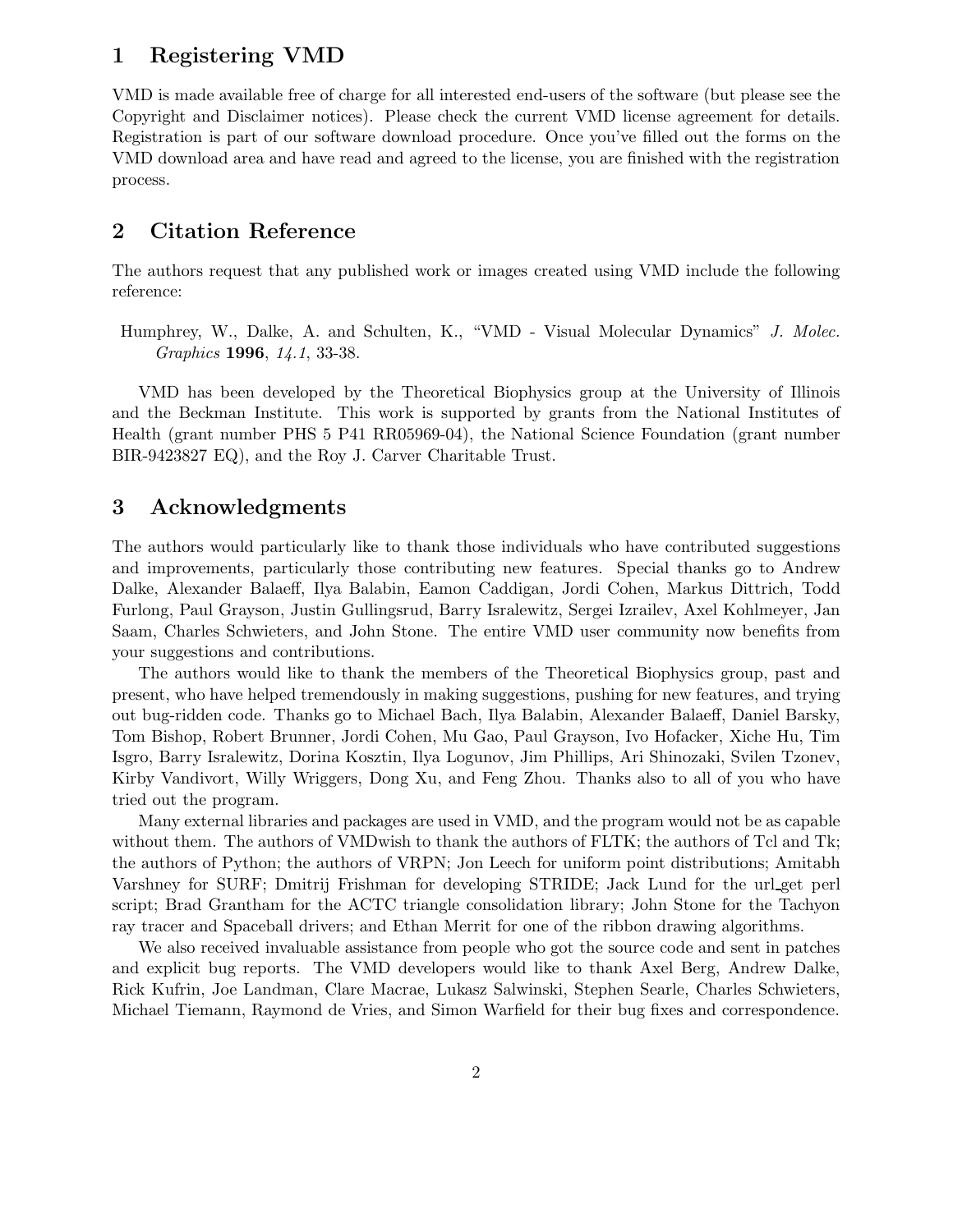# **4 Copyright and Disclaimer Notices**

VMD is Copyright © 1995-2005 Theoretical Biophysics Group and the Board of Trustees of the University of Illinois

Portions of this code are copyright (c) 1997-1998 Andrew Dalke.

The terms for using, copying, modifying, and distributing VMD are specified by the VMD License. The license agreement is distributed with VMD in the file LICENSE. If for any reason you do not have this file in your distribution, it can be downloaded from:

http://www.ks.uiuc.edu/Research/vmd/current/LICENSE.html

Some of the code and executables used by VMD have their own usage restrictions:

• ACTC

ACTC, the triangle consolidation library used in some versions of VMD, is Copyright (C) 2000, Brad Grantham and Applied Conjecture, all rights reserved.

Redistribution and use in source and binary forms, with or without modification, are permitted provided that the following conditions are met:

1. Redistributions of source code must retain the above copyright notice, this list of conditions and the following disclaimer.

2. Redistributions in binary form must reproduce the above copyright notice, this list of conditions and the following disclaimer in the documentation and/or other materials provided with the distribution.

3. All advertising materials mentioning features or use of this software must display the following acknowledgment: This product includes software developed by Brad Grantham and Applied Conjecture.

4. Neither the name Brad Grantham nor Applied Conjecture may be used to endorse or promote products derived from this software without specific prior written permission.

5. Notification must be made to Brad Grantham about inclusion of this software in a product including the author of the product and the name and purpose of the product. Notification can be made using email to Brad Grantham's current address (grantham@plunk.org as of September 20th, 2000) or current U.S. mail address.

• Python

Python is made available subject to the terms and conditions in CNRI's License Agreement. This Agreement together with Python may be obtained from a proxy server on the Internet using the following URL: http://hdl.handle.net/1895.22/1012

#### • PCRE

The Perl Compatible Regular Expressions (PCRE) library used in VMD was written by Philip Hazel and is Copyright (c) 1997-1999 University of Cambridge.

Permission is granted to anyone to use this software for any purpose on any computer system, and to redistribute it freely, subject to the following restrictions:

1. This software is distributed in the hope that it will be useful, but WITHOUT ANY WARRANTY; without even the implied warranty of MERCHANTABILITY or FITNESS FOR A PARTICULAR PURPOSE.

2. The origin of this software must not be misrepresented, either by explicit claim or by omission.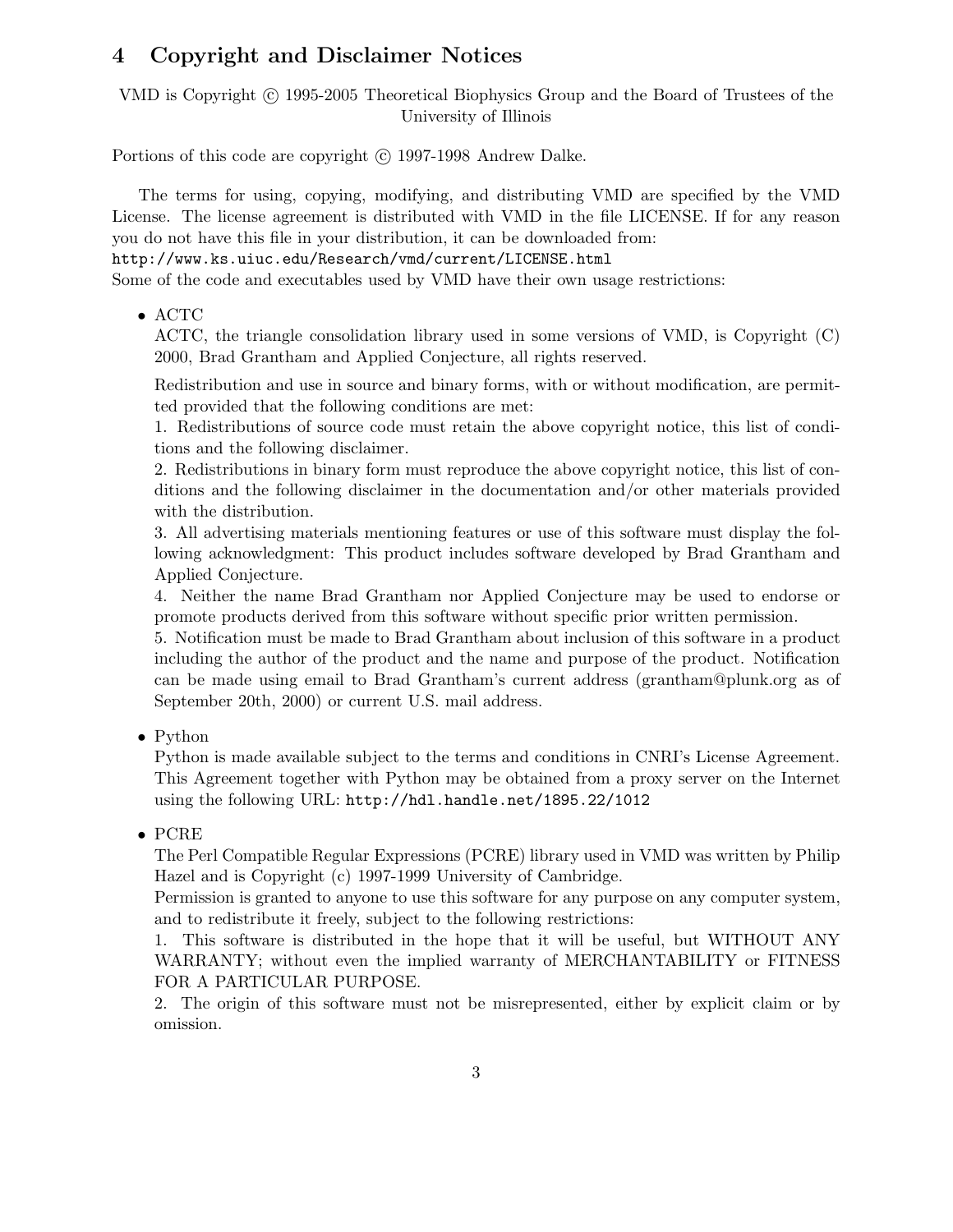3. Altered versions must be plainly marked as such, and must not be misrepresented as being the original software.

4. If PCRE is embedded in any software that is released under the GNU General Purpose License (GPL), then the terms of that license shall supersede any condition above with which it is incompatible.

#### • STRIDE

STRIDE, the program used for secondary structure calculation, is free to both academic and commercial sites provided that STRIDE will not be a part of a package sold for money. The use of STRIDE in commercial packages is not allowed without a prior written commercial license agreement. See http://www.embl-heidelberg.de/argos/stride/stride info.html

#### • SURF

The source code for SURF is copyrighted by the original author, Amitabh Varshney, and the University of North Carolina at Chapel Hill. Permission to use, copy, modify, and distribute this software and its documentation for educational, research, and non-profit purposes is hereby granted, provided this notice, all the source files, and the name(s) of the original author(s) appear in all such copies.

BECAUSE THE CODE IS PROVIDED FREE OF CHARGE, IT IS PROVIDED "AS IS" AND WITHOUT WARRANTY OF ANY KIND, EITHER EXPRESSED OR IMPLIED. This software was developed and is made available for public use with the support of the National Institutes of Health, National Center for Research Resources under grant RR02170.

#### • Tachyon

The Tachyon ray tracing system distributed with VMD is Copyright (c) 1994-2005 by John E. Stone. See the Tachyon distribution for redistribution and licensing information.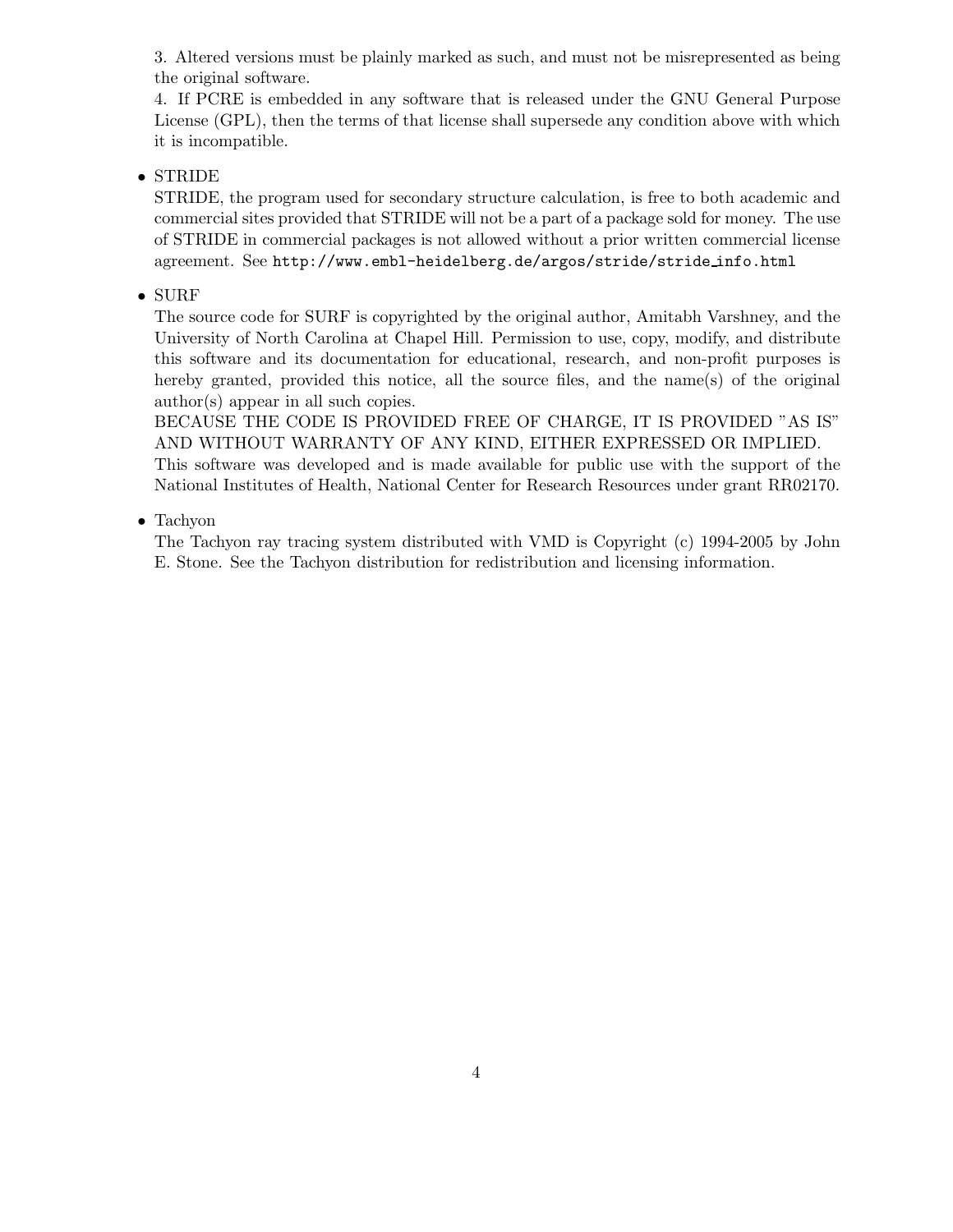## **5 Obtaining VMD Source and Binary Distributions**

The VMD source code and binary distributions can be obtained after registering at the VMD web page. Download the appropriate distribution file with your web browser. Windows binary distributions are self extracting, so once the distribution file is downloaded, proceed to the installation directions below.

For source distributions and Unix binary distributions, uncompress and untar the file. This will produce a subdirectory named vmd-1.8.3. Unless otherwise specified, all references to VMD code will be from this subdirectory, so  $cd$  there.

## **6 Installing a Pre-Compiled Version of VMD**

To install the pre-compiled Windows version of VMD, simply run the self-extracting executable, and it will start the VMD Windows installer program, which includes built-in help. This process is automated and should be familiar to most Windows users. When installing VMD be sure that you have administrator privileges.

To install the pre-compiled MacOS X bundle version of VMD, open the VMD disk image and drag the VMD application into an appropriate directory. Once the VMD application has been placed appropriately it should be ready for immediate use as no other installation steps are required.

To install the pre-compiled Unix version of VMD, then only three steps remain to be done after you uncompress and untar the distribution.

• Edit the configure script. If necessary, change the following values:

\$install\_bin\_dir

This is the location of the startup script 'vmd'. It should be located in the path of users interested in running VMD.

\$install\_library\_dir

This is the location of all other VMD files. This includes the binary and helper scripts. It should not be in the path.

- Next generate the Makefile based on these configuration variables. This is done by running ./configure .
- After configuration is complete, cd to the src directory and type make install. This will put the code in the two directories listed above. After this, you just type vmd to begin, provided that vmd is in your path.

# **7 Customizing VMD Startup**

The Unix version of VMD reads in several data files (if they exist) when it starts up. These files control the initial appearance and behavior of VMD at the start, and may be customized to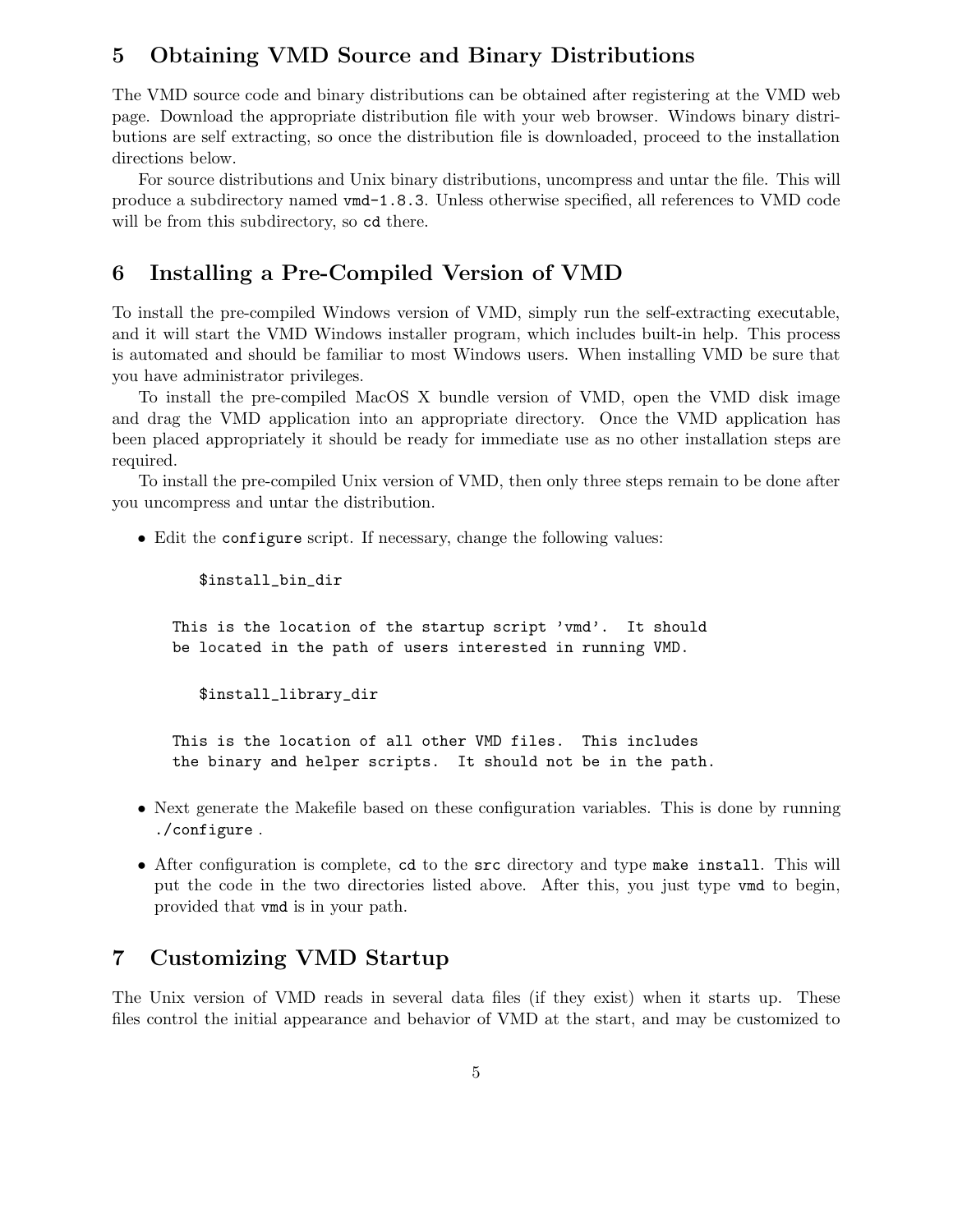suit each users particular tastes. Default versions of these files are placed in the INSTALLLIBDIR directory (usually /usr/local/lib/vmd). While each user may specify to use different versions of these files, unless this is done the commands and values in the default files are used. In this way, an administrator may customize the default behavior of VMD for all users, while allowing each user the option to change the default behavior however they choose. This chapter describes each of these data files.

Several configurable parameters may also be set in a number of ways, including by commandline options or by environment variables. The order of precedence of these methods is as follows (highest precedence to lowest):

- 1. Command-line options (see the Users Guide).
- 2. Environment variable settings (see the Users Guide).
- 3. Built-in defaults, as specified by compilation configurable parameters. These are used only if no other values are specified by the other methods mentioned in this list.

### **8 The** .vmdrc **and** vmd.rc **files**

After initialization is complete, VMD reads the *startup* file. This file contains text commands for VMD to execute, just as if they had been entered at the VMD text console command prompt. The file can contain any number of commands, including blank lines and comment lines (which begin with the # character). If an error is encountered while reading this file, the command in error is skipped and processing of the file continues.

The base filename for this startup file is .vmdrc by default on Unix systems and vmd.rc on Windows; this is determined by the configuration parameter STARTUPFILENAME. VMD searches for this file in a number of locations, and reads in the *first* version of the file it finds. The order of searching for the file is:

- 1. ./STARTUPFILENAME
- 2. \$HOME/STARTUPFILENAME
- 3. INSTALLLIBDIR/STARTUPFILENAME

See the Users Guide for a list of all VMD text commands.

#### **9 The** .vmdsensors **file**

If VMD is compiled with the VRPN option, it will look for files that specify how to access the external spatial tracking devices. These files are read whenever VMD is told to initialize a specific external device. The Tracker library will load the first file it finds in the following search order:

- 1. \$HOME/.vmdsensors
- 2. The \$VMDSENSOR environment variable.
- 3. INSTALLLIBDIR/.vmdsensors

This last file (INSTALLLIBDIR/.vmdsensors) contains extensive comments on how to configure the sensor description files properly. If the VRPN option is omitted when compiling VMD, this file is not used.